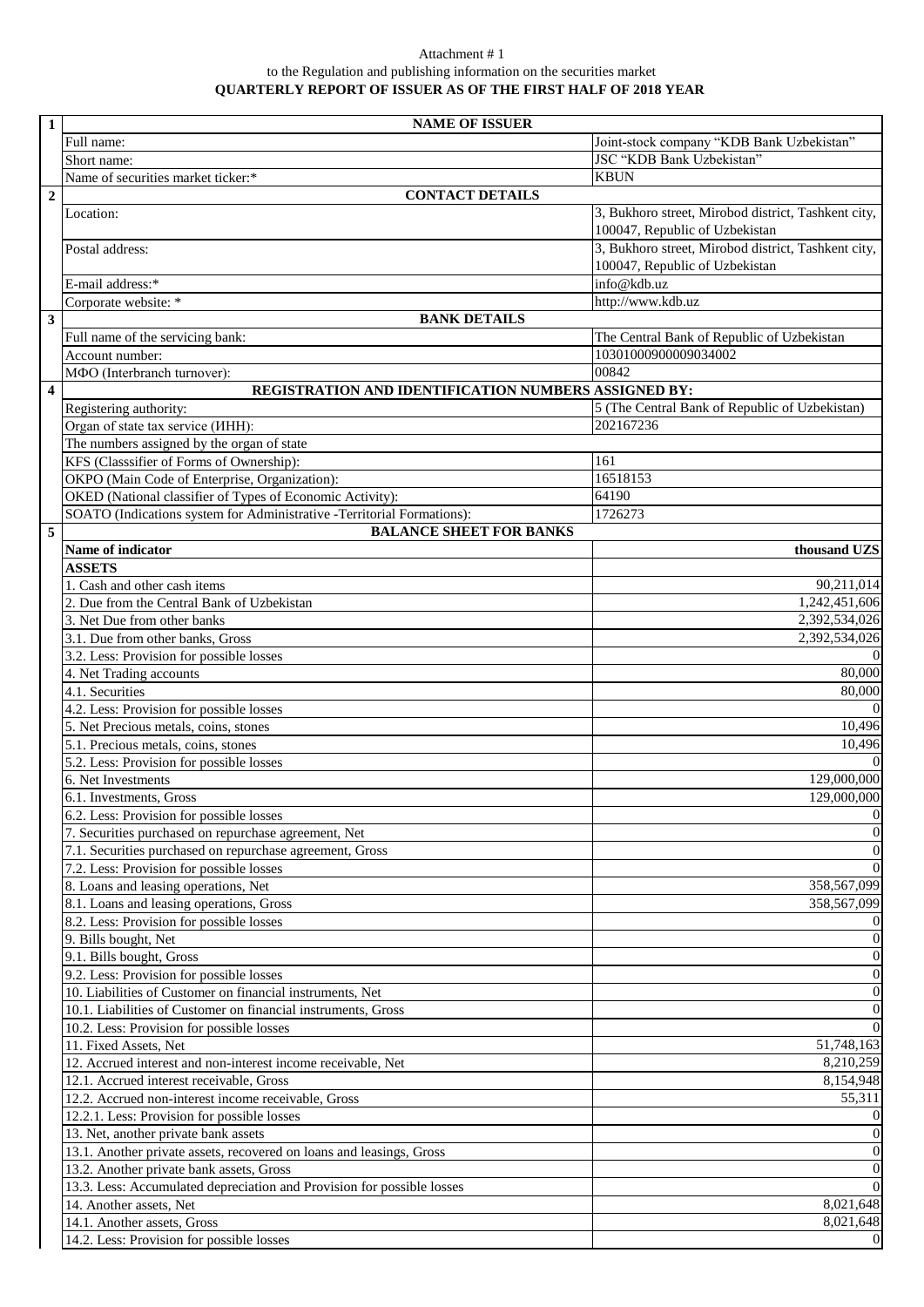| 15. Total assets                                                                                                                                                                        | 4,280,834,311               |
|-----------------------------------------------------------------------------------------------------------------------------------------------------------------------------------------|-----------------------------|
|                                                                                                                                                                                         |                             |
| <b>LIABILITIES AND SHAREHOLDERS' EQUITY</b>                                                                                                                                             |                             |
|                                                                                                                                                                                         |                             |
| <b>LIABILITIES</b>                                                                                                                                                                      |                             |
| 16. Demand deposits<br>17. Time deposits                                                                                                                                                | 3,754,256,171<br>29,719,657 |
| 18. For payment in the Central Bank of Uzbekistan                                                                                                                                       | $\theta$                    |
| 19. Due to other banks                                                                                                                                                                  | 6,124,257                   |
| 20. Securities sold under agreement with a subsequent purchase                                                                                                                          | $\mathbf{0}$                |
| 21. Loans and leasing operations for payment                                                                                                                                            | $\boldsymbol{0}$            |
| 22. Securities issued by the bank                                                                                                                                                       | $\overline{0}$              |
| 23. Subordinated debt                                                                                                                                                                   | $\overline{0}$              |
| 24. Accrued interest payable                                                                                                                                                            | $\overline{0}$              |
| 25. Accrued tax payable                                                                                                                                                                 | 40,936                      |
| 26. Clearing transactions                                                                                                                                                               | $\Omega$                    |
| 27. Other liabilities                                                                                                                                                                   | 17,982,845                  |
| 28. Total liabilities                                                                                                                                                                   | 3,808,123,866               |
|                                                                                                                                                                                         |                             |
| <b>EQUITY</b>                                                                                                                                                                           |                             |
| 29. Charter Capital<br>29.1. Shares - Ordinary                                                                                                                                          | 38,950,870                  |
| 29.2. Shares - Priveleged                                                                                                                                                               | $\bf{0}$                    |
| 30. Additional paid-in capital                                                                                                                                                          | $\boldsymbol{0}$            |
| 31. Reserve capital                                                                                                                                                                     |                             |
| 31.1. Reserve fund for general purpose                                                                                                                                                  | 9,249,910                   |
| 31.2. Provision for probable losses on standard assets                                                                                                                                  | 16,924,865                  |
| 31.3. Devaluation Reserve                                                                                                                                                               | 216,441,789                 |
| 31.4. Other reserves and funds                                                                                                                                                          | 3,581,446                   |
| 32. Retained earnings                                                                                                                                                                   | 187,561,565                 |
| 32.1. incl net profir (loss) of current year                                                                                                                                            | 29,474,106                  |
| 33. Total equity                                                                                                                                                                        | 472,710,445                 |
| 34. Total liabilities and equity                                                                                                                                                        | 4,280,834,311               |
| STATEMENT OF FINANCIAL PERFORMANCE FOR BANKS                                                                                                                                            |                             |
| 6 Categories                                                                                                                                                                            | thousand UZS                |
| <b>1. INTEREST INCOME</b>                                                                                                                                                               |                             |
| a. Interest income on the accounts with Central Bank of Uzbekistan                                                                                                                      |                             |
| b. Interest income on accounts in other banks                                                                                                                                           | 21,653,677                  |
| c. Interest income on bills bought                                                                                                                                                      |                             |
| d. Interest income on investments                                                                                                                                                       | 6,193,671                   |
| e. Interest income on trade account securities                                                                                                                                          |                             |
| f. Interest income on customer commitments                                                                                                                                              |                             |
| g. Interest income on customer acceptances outstanding obligations of the bank                                                                                                          |                             |
|                                                                                                                                                                                         |                             |
|                                                                                                                                                                                         | 20,433,048                  |
| h. Percentage Discount (Specials) and fees on credit and leasing operations<br>i. Interest income under agreements to purchase securities with a repurchase                             |                             |
| Other interest income                                                                                                                                                                   | 368,759                     |
|                                                                                                                                                                                         | 48,649,155                  |
|                                                                                                                                                                                         |                             |
| k. Total interest income<br>2. INTEREST EXPENSES                                                                                                                                        |                             |
|                                                                                                                                                                                         | $\theta$                    |
| a. Interest expense on demand deposits<br>b. Interest expense on time deposits                                                                                                          | $\overline{0}$              |
|                                                                                                                                                                                         |                             |
| c. Interest on accounts payable with the Central Bank of Uzbekistan<br>d. Interest on accounts payable to other banks                                                                   |                             |
|                                                                                                                                                                                         | $\mathbf{0}$                |
|                                                                                                                                                                                         |                             |
|                                                                                                                                                                                         |                             |
| e. Total interest expense on deposits<br>f. Interest expense on loans payable<br>g. Interest expenses on agreements for the sale of share on next purchase<br>h. Other interest expense |                             |
|                                                                                                                                                                                         | $\theta$                    |
|                                                                                                                                                                                         | $\mathbf{0}$                |
| i. Total interest expense on loans<br>j. Total interest expense                                                                                                                         |                             |
|                                                                                                                                                                                         | 48,649,155                  |
| 3. NET INTEREST INCOME BEFORE ASSESSMENT POSSIBLE LOSSES ON<br><b>LOANS AND LEASES</b>                                                                                                  |                             |
| a. Less: Provision for possible losses on loans and leasing                                                                                                                             | $\Omega$                    |
|                                                                                                                                                                                         | 48,649,155                  |
| b. Net interest income after an assessment of possible losses on loans and leasing                                                                                                      |                             |